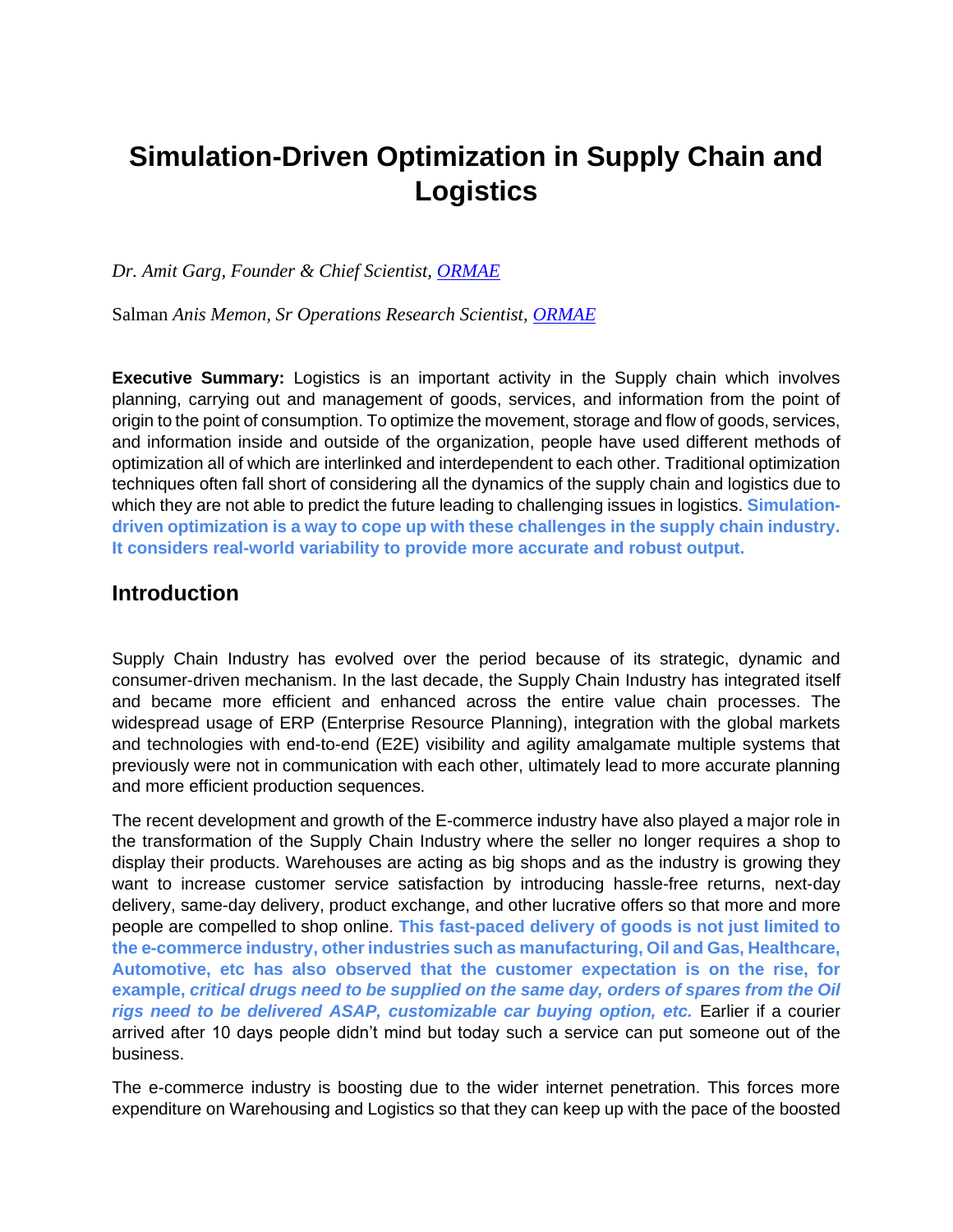e-commerce industry. There is so much competition in these businesses that supply chains need to be much more efficient to become more profitable. In this global market, people are ordering items from all over the world putting much heavier pressure on transportation making it a major cost factor. To compensate, businesses are trying to reduce costs by utilizing their resources such as warehouse space, fleet, people, etc. in a more efficient manner. **With all these changes there is a requirement of better tools for decision making and to optimize these supply chains on various levels.**

# **Cost Reduction Techniques**

The industry is practicing various techniques to decrease their overhead by optimizing its resource management and operations. Some of these practices include the following:

- ➢ **Centre of Gravity Analysis** for finding potential warehouse locations,
- ➢ **Logistics Network Optimization** for selecting the right number of warehouses out of the potential list,
- ➢ **Vehicle Route Optimization** for minimizing transportation costs and maximizing vehicle utilization,
- ➢ **Inventory Optimization** for better utilization of warehouses,
- ➢ **Warehouse Pick distance optimization** for better productivity in the warehouse,
- ➢ **Optimization of shipping cost** by reducing the volumetric weight of the shipping carton,
- ➢ **Demand forecasting** for better planning of inbounds,
- ➢ **Dashboarding** for keeping a track of various processes and their productivities in the warehouse, etc.

Apart from these standard practices, scientists and practitioners are also exploring alternative approaches through Operations Research augmented with Machine Learning techniques to reduce cost and increase efficiency in the business.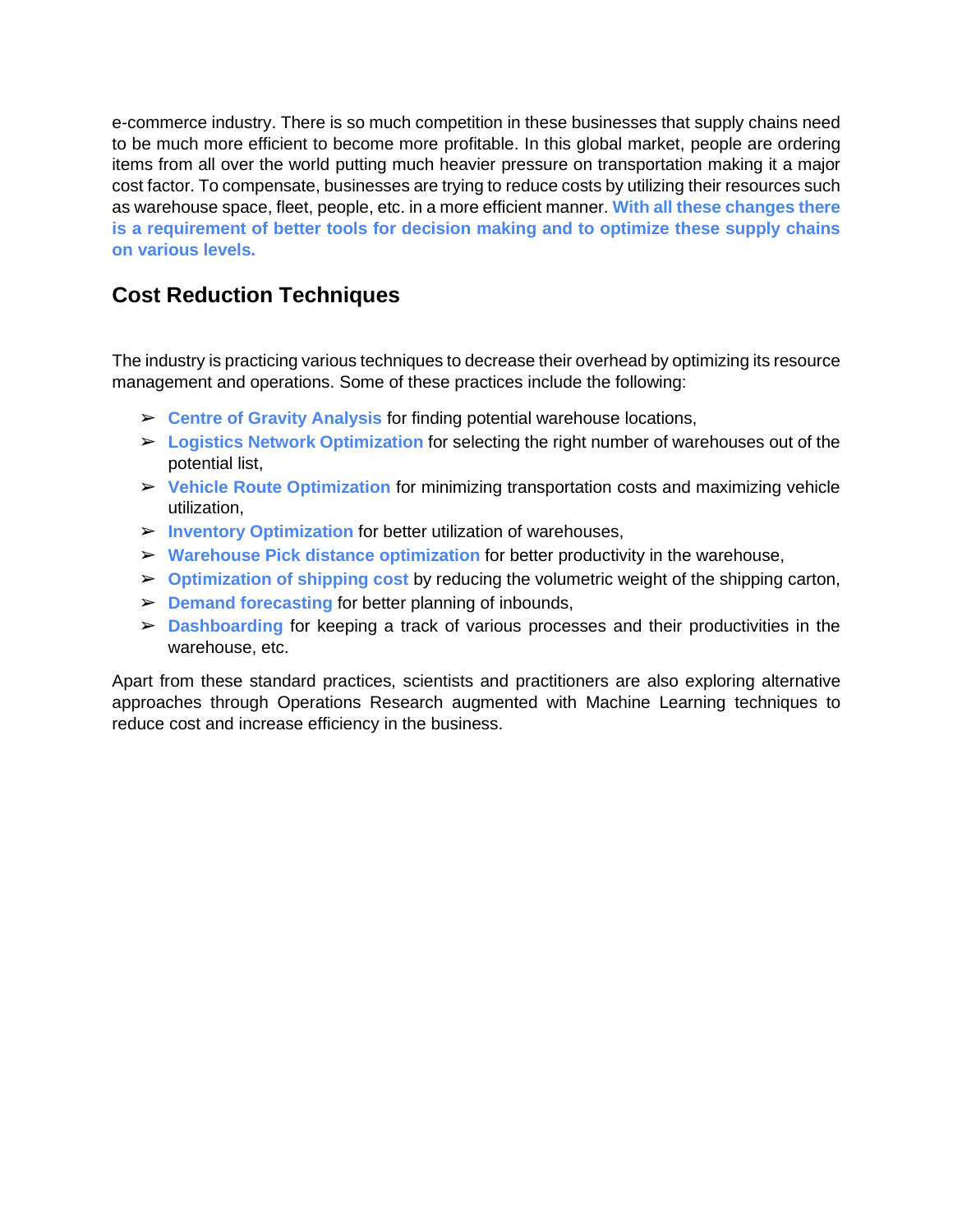

# **Problems faced by Supply Chain Industry**

It has been observed that the effectiveness of these standard techniques is often limited leading to the less than desired level of resource management due to unfiltered wastage of resources. These techniques are often implemented in a sequence due to which the solution to one problem often leads to a different problem in unrelated processes in the system, which is mostly unavoidable in processes which are not independent of the rest of the system. The prime example of this comes from a case of Vehicle routing Optimization where routes that are optimal in theory might not prove to be so due to exclusion of the factors like the number of dock doors or the number of outbound gates at the warehouse in the formulation of the optimization problem. If a solution is suggesting that all trucks leave together and the gate processing time is 15 minutes then a queue will be created at the gate delaying most of the trucks by more than an hour. This delay can potentially make the suggested optimal solution to lead the system into a more severe state at times full of chaos. Therefore, **the process needs to be optimized in such a way that it takes these dynamic events, such as changing customer demand patterns, variable lead times, variable replenishment time, etc., into consideration to some extent while giving the solution.**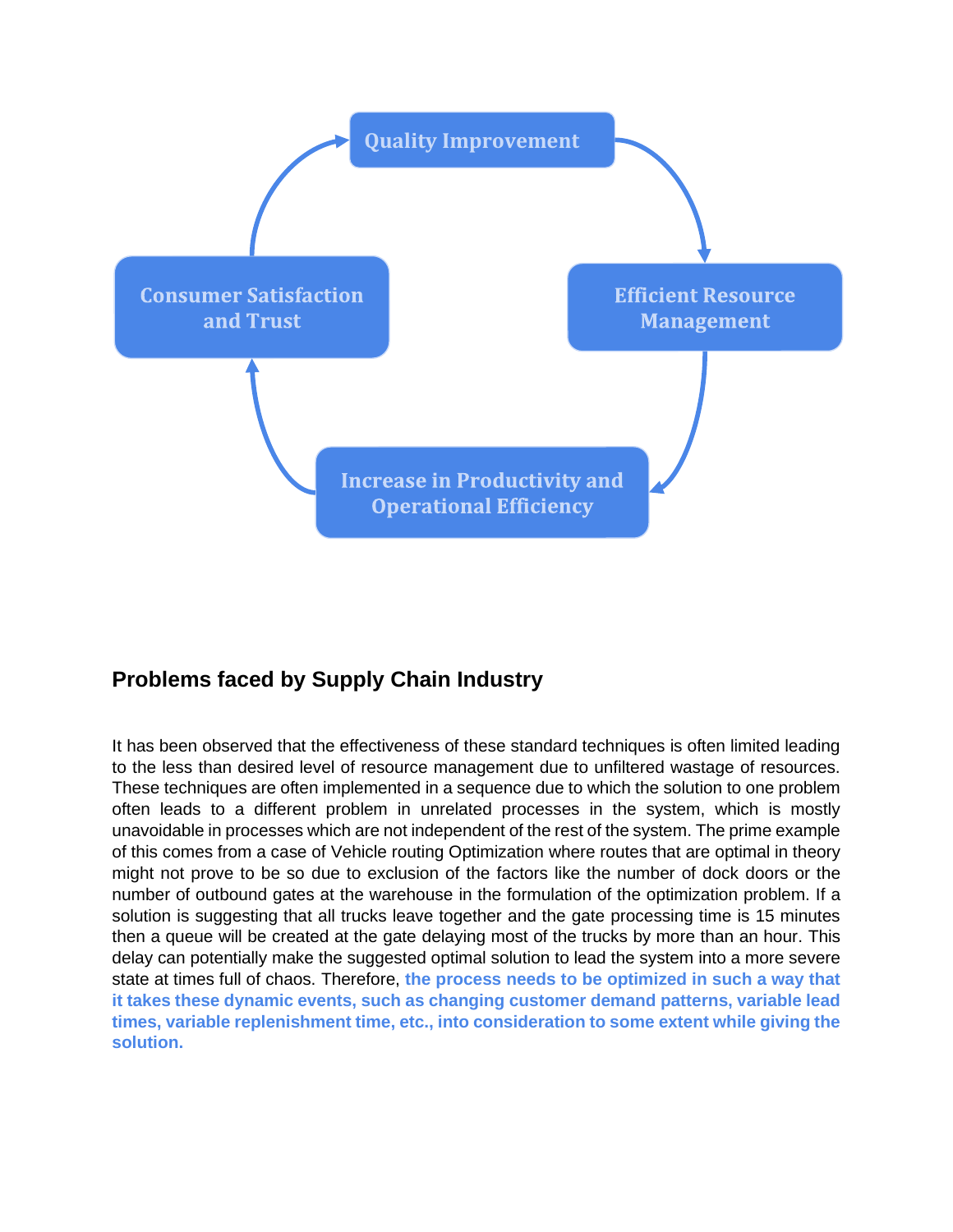These problems are actually resolvable through traditional **discrete optimization techniques** through the utilization of simulations that are closely modeled based on historical data and validated by the operations experts of the targeted environment.

*Simulation is a technique where the behaviour of the system and its processes are closely replicated in a simulated environment so that the impact of the changes in the processes can be simulated in that virtual environment without affecting the live environment of the system. A simulation of a particular process will take into consideration all the variations that can happen and shows how different models behave in various scenarios by testing them in a virtual environment before observing an adverse event on the ground.*

This enables the operation research scientists to avoid most of the derivative impact to the system occurring from their solutions.

#### **General Steps in Simulation**

1. Gather data of the system and its processes and analyze it to replicate them in the simulation model.

2. Model various processes along with their processing times as well as the process flow logics encompassing all of the system elements.

3. Validate this model with historical data, experiments, and expert opinions of the operations department leading to a validated model that should replicate the issues in the current operations.

4. The above model is further studied to address the issues in the current operations and to make sure that solutions are addressing these issues without raising new concerns in the system or its processes.

5. The viable solutions from the above model can be further validated through controlled experiments in the real environment under the supervision of the experts controlling the operations of the targeted system.

#### **Various Use Cases of Simulation-Driven Optimization**

Simulation, in general, can be used in various circumstances like **Process Redesigning to study the impacts, Queuing problems, Future Resource Requirement, Combinatorial process optimization, etc.** Some of the use cases and problem statements are discussed below.

**Optimizing Gate Congestion:** The welcome center of warehouses with fixed queuing capacity can lead to penalty charges when the imposed limits are crossed. The problem can be addressed by optimizing the number of gate counters required to control the queuing under imposed limits. The processing time of the trucks may also vary according to their type and purpose. The time and the arrivals may also follow some patterns or probability distribution. Considering all of these parameters and more one can develop a discrete optimization problem that can be solved to arrive at the desired result. But simulation can reveal factors like people's constraints such as their restricted availability of 5 days a week and them requiring two consecutive off-days.